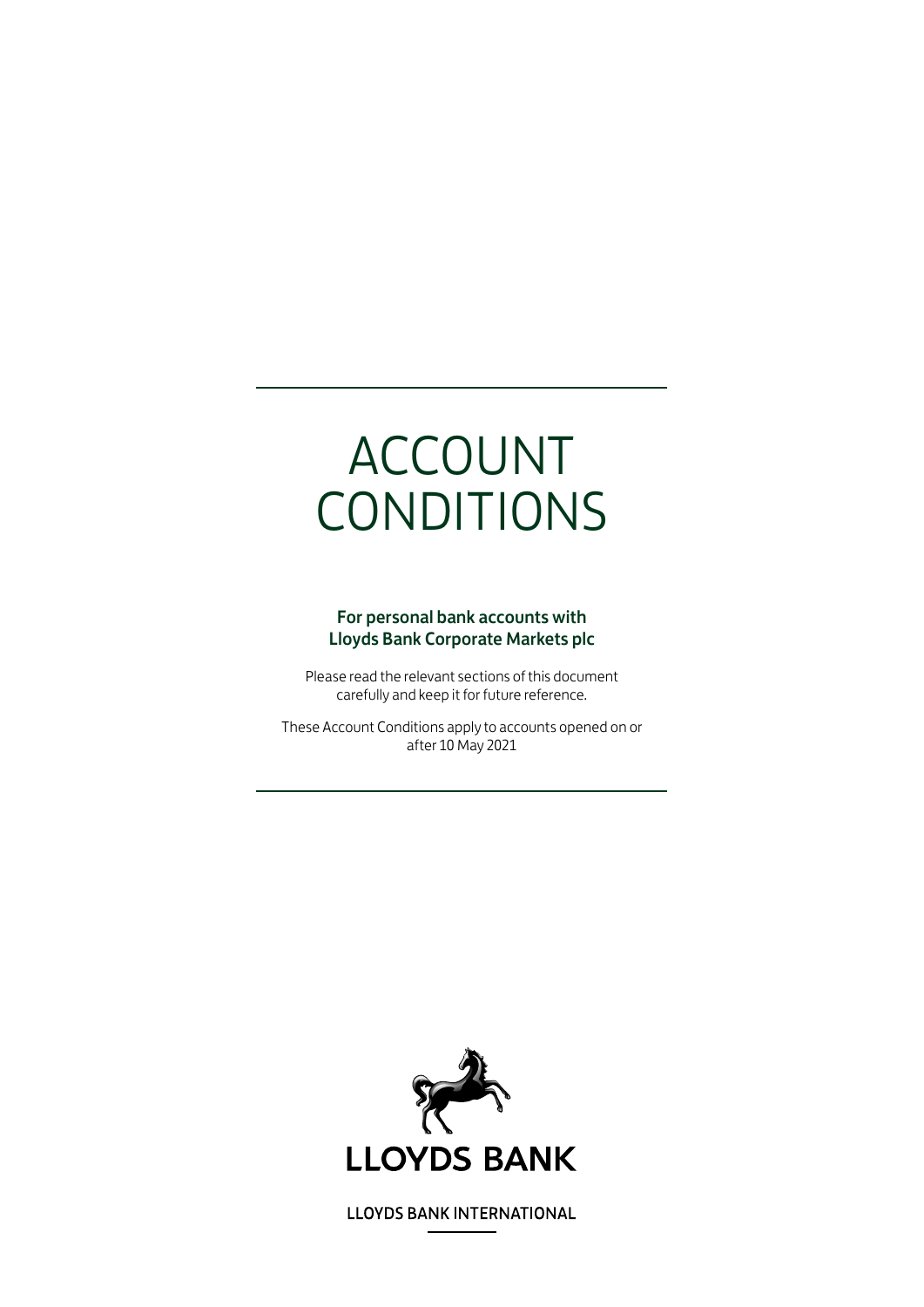This document contains the Account Conditions that apply to the range of Current and Savings Accounts we offer our personal customers from international offices in the Channel Islands and the Isle of Man.

Please read carefully the conditions for the accounts you are opening and for any you already hold.

Please read the Account Conditions alongside the Lloyds Bank Corporate Markets plc "Customer Relationship Agreement".

The Customer Relationship Agreement contains the general conditions that apply to personal bank accounts and some related services.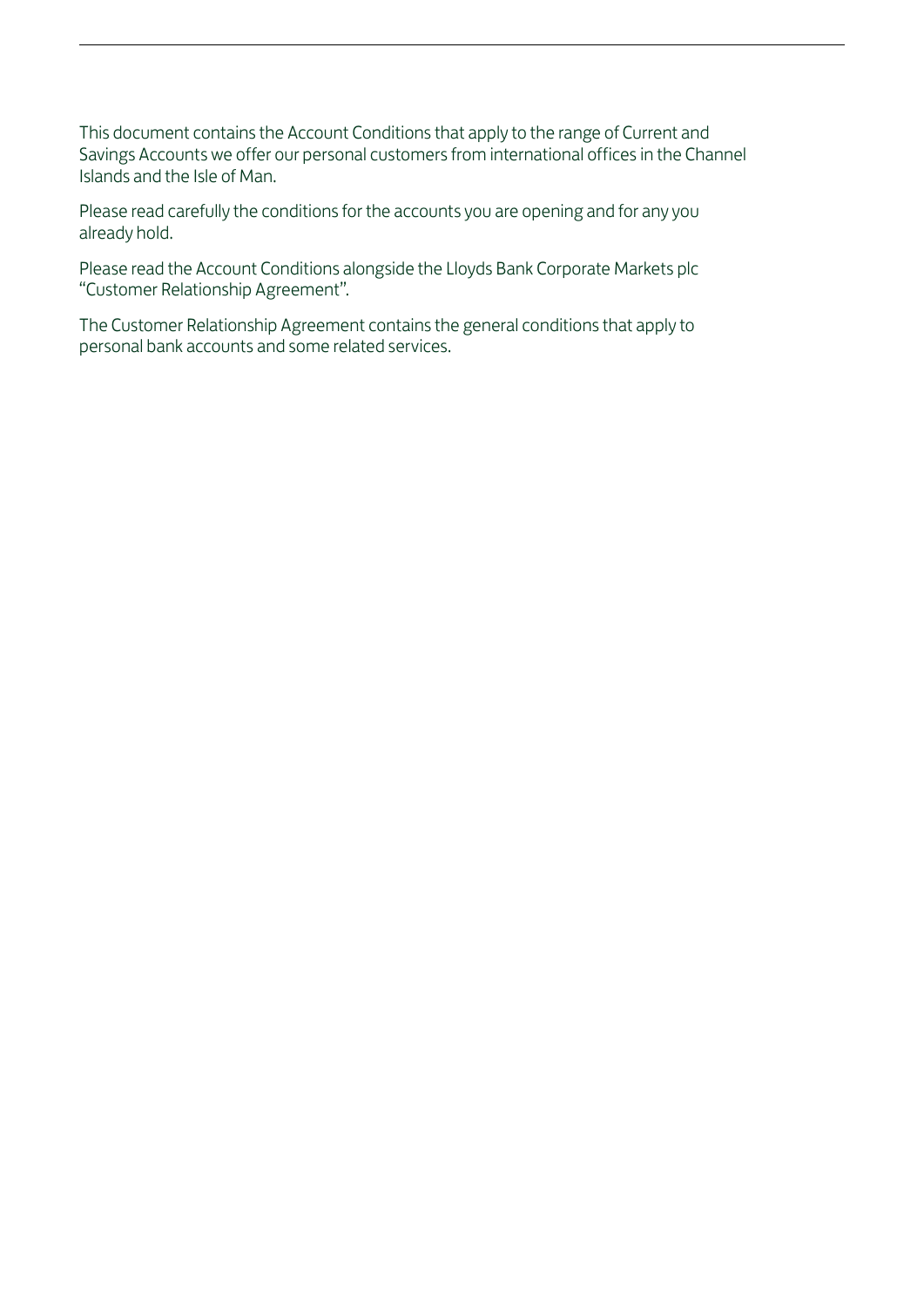## **Contents**

| Premier International Account          | 1 |
|----------------------------------------|---|
| International Account                  | 3 |
| International Bonus Saver Account      | 5 |
| Fixed Term Deposit Account             | 6 |
| Money Market Call Account/Call Account | 8 |
|                                        |   |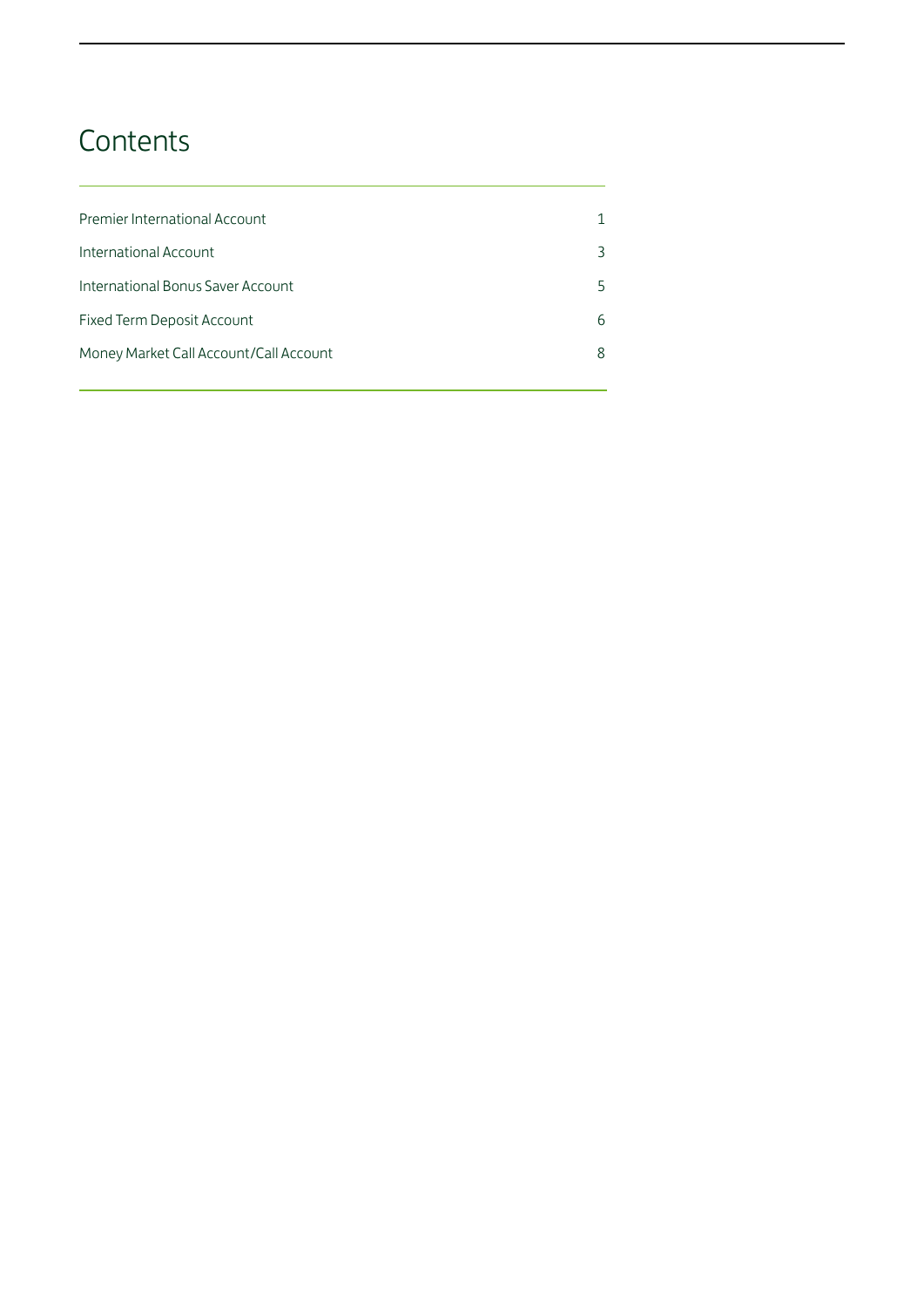## Premier International Account and International Account Conditions

The Account Conditions on pages 1-5 refer to linked products. In certain circumstances (outlined below), we will convert a Premier International Account into an International Account and we may convert an International Account into a Premier International Account. The two products have different eligibility criteria and benefits. Please read both sets of Account Conditions, in particular condition 4 of each. It refers to the conversion procedure, the implications for your account, and the services we provide to you.

## Premier International Account Conditions About us

Lloyds Bank International is the registered business name of Lloyds Bank Corporate Markets plc.

Lloyds Bank Corporate Markets plc's Registered Office: 25 Gresham Street, London EC2V 7HN. Lloyds Bank Corporate Markets plc is registered in England and Wales No. 10399850. Lloyds Bank Corporate Markets plc in the UK is authorised by the Prudential Regulation Authority and regulated by the Financial Conduct Authority and the Prudential Regulation Authority under Registration number 763256. Authorisation can be checked on the Financial Services Register at www.fca.org.uk

Services provided by the Jersey, Guernsey and Isle of Man branches of Lloyds Bank Corporate Markets plc will be subject to the regulatory regime applicable in their respective jurisdiction, which will differ in some or all respects from that of the UK. Further information about the regulatory status of the Jersey, Guernsey and Isle of Man branches of Lloyds Bank Corporate Markets plc, is set out below.

#### New Accounts will be held at our Isle of Man branch only, unless otherwise agreed

Our full contact details are set out at Appendix 2 of the Customer Relationship Agreement, as described below.

## About this agreement

These Account Conditions detail the specific terms that apply to the Account. The Account Conditions, together with the Application Form and the Customer Relationship Agreement (referred to collectively as the "Agreement"), govern the relationship between us and you.

Please read the Account Conditions alongside the Customer Relationship Agreement. If any conflict arises between the Account Conditions and the Customer Relationship Agreement, the Account Conditions will apply.

## 1. Definitions

In these Account Conditions, the following words have the following meanings.

## Account: each

- Sterling Premier International Account ("Sterling Account") held with Lloyds Bank Corporate Markets plc in Jersey, the Bailiwick of Guernsey or the Isle of Man. The Sterling Account is a Group A Account as detailed in the Table of Accounts in the Customer Relationship Agreement;
- US Dollar Premier International Account ("US Dollar Account") held with Lloyds Bank Corporate Markets plc in Jersey, the Bailiwick of Guernsey or the Isle of Man, as indicated in your Application Form;
- Euro Premier International Account ("Euro Account") held with Lloyds Bank Corporate Markets plc in Jersey, the Bailiwick of Guernsey or the Isle of Man, as indicated in your Application Form.

The US Dollar Account and Euro Account are Group B Accounts as detailed in the Table of Accounts in the Customer Relationship Agreement.

Account Conditions: the conditions in this document that relate to the Account.

Application Form: the application you have made to us to open the Account.

Cleared Funds: are funds that are in your Account and available for you to use.

Customer Relationship Agreement: the agreement referred to as the Lloyds Bank Corporate Markets plc Customer Relationship Agreement as amended

from time to time. Copies of it are available on our website lloydsbank.com/ international. You may contact us at any time to request a copy.

We/us /our: Lloyds Bank Corporate Markets plc.

You: Each account holder entering into this agreement with us (including your successors).

Capitalised terms used but not defined in this document have the meaning given to them in the Customer Relationship Agreement.

## 2. Eligibility criteria

- 2.1 Our services are available to many customers, but we cannot provide them in some countries for legal or regulatory reasons.
- 2.2 Other eligibility criteria may also apply to the Account. We will make you aware of them when you enquire about or apply for the Account.
- 2.3 You must inform us of any change in the information you gave us in the Application Form or as part of the application process, as this may mean you are no longer eligible for the Account.
- 2.4 We may change the Account's eligibility criteria. If we do so, we will notify you of the changes in line with the Customer Relationship Agreement.
- 2.5 We will undertake reviews regularly. If you do not satisfy the eligibility criteria for the Account or if we consider that you have seriously breached the terms of this Agreement, we may:
	- 2.5.1 refuse to open the Account; or
	- 2.5.2 if the Account is already opened and you meet the eligibility criteria for the International Account, as defined in the International Account conditions below, convert your Account into an International Account on giving you at least two months' notice (see condition 4); or
	- 2.5.3 close the Account, in line with the Customer Relationship Agreement.

## 3. The Account

- 3.1 Currency, funding and charges
	- 3.1.1 The Account will be in a single currency of your choice of sterling, US dollars, or euros. In line with the eligibility criteria for your Account, we may specify minimum funding requirements in the selected currency. If you do not meet our funding requirements within the time allowed, we will regard this as a serious breach of the Agreement, entitling us to use our rights under condition 2.5.
	- 3.1.2 If you continue to satisfy the Account's eligibility criteria, no monthly fee is payable. However, there may be charges for particular banking or other services we provide at your request. For instance, we may charge you for making deposits, withdrawals, transfers and payments. By making a deposit or withdrawal or instructing us to make a transfer, you agree to pay any charges that apply. For information on our standard fees, please see our Banking Charges Guides. For any charges not set out in our Banking Charges Guides, please contact us, visit our website lloydsbank.com/international or contact your relationship manager if you have one. We will notify you of any changes to our fees in line with the Customer Relationship Agreement.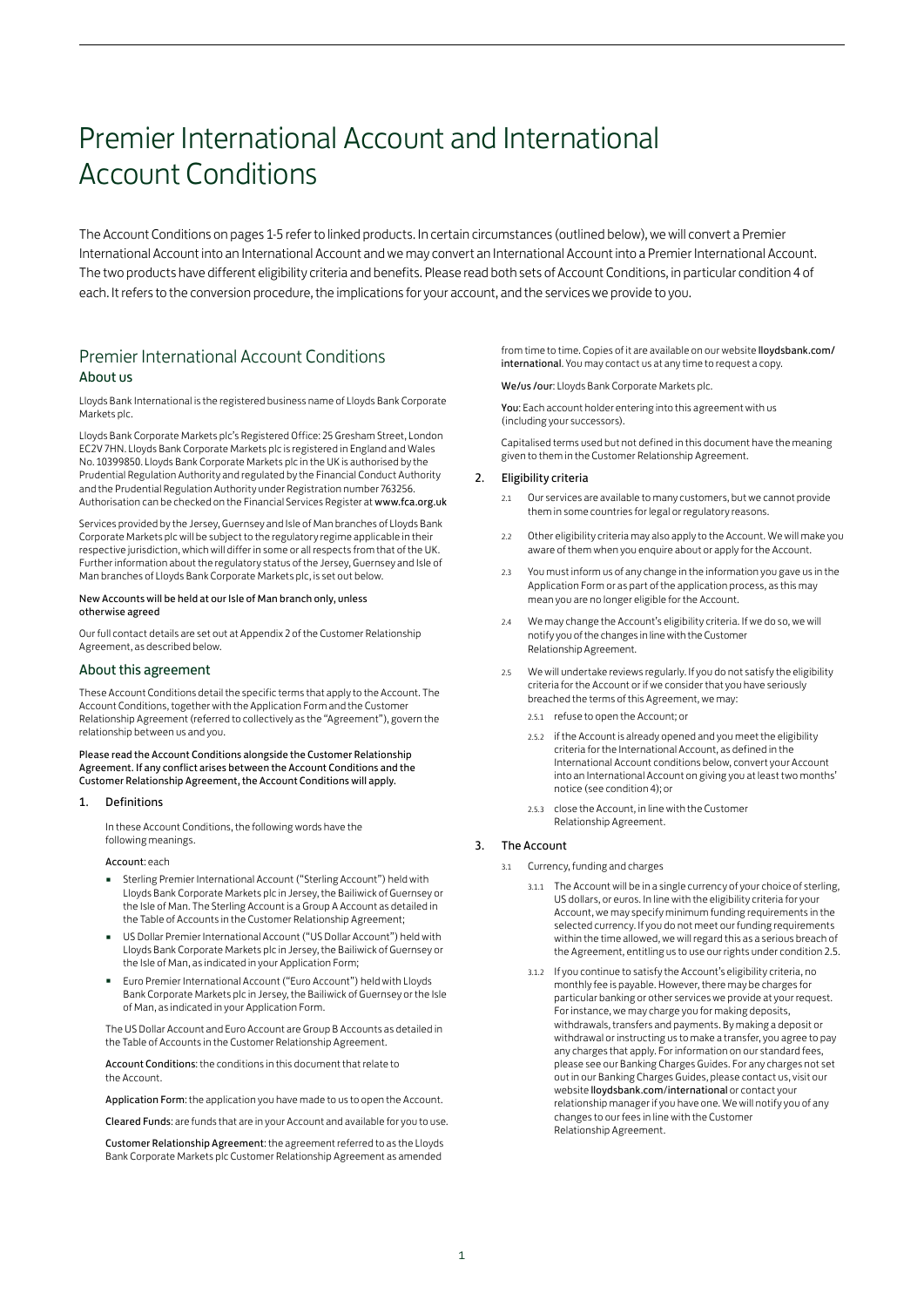- 3.2 Deposits, payments, transfers and withdrawals
	- 3.2.1 If you have a US Dollar or Euro Account:
		- 3.2.1.1 You may make a deposit into your Account:
			- from another Lloyds Banking Group account through telephone banking or internet banking (if you are registered for these services);
			- ii. from any other account by electronic funds transfer; or
			- iii. by sending a personal cheque or bank draft, together with your account details, to us at the Lloyds Bank Corporate Markets plc Isle of Man branch at the address specified in the Customer Relationship Agreement.
		- 3.2.1.2 Deposits cannot be made in cash.
		- 3.2.1.3 You may set up a standing order, but not a direct debit. Cash withdrawals are only permitted from cash machines.
		- 3.2.1.4 If you have sufficient funds in your Account, and subject to condition 3.2.1.3, you may make payments or transfers to an account held by you or someone else (either with us or another bank) or withdrawals. All these are subject to any limits that apply. You can also request payment by way of a bank draft/cheque (Sterling).
		- 3.2.1.5 You may make your payment or transfer request through telephone banking or internet banking (if you are registered for these services), by writing to us at the Lloyds Bank Corporate Markets plc Isle of Man branch at the address specified in the Customer Relationship Agreement, or through your relationship manager if you have one.
	- 3.2.2 If you have a Sterling Account, condition 3.2.1 applies except that:
		- 3.2.2.1 you may also make a deposit, withdrawal, transfer or payment (including in cash) at a Lloyds Bank Corporate Markets plc or Lloyds Bank plc branch;
		- 3.2.2.2 direct debits are available; and
		- 3.2.2.3 standing orders are available for sterling payments to UK, Channel Islands, Isle of Man and Gibraltar banks only.
- 3.3 Interest
	- 3.3.1 If interest is payable, you will begin to earn interest on your Account from the date we receive Cleared Funds into the Account.
	- 3.3.2 We calculate interest daily. The amount of interest you receive depends on the credit balance of your Account. We pay interest only on Cleared Funds.
	- 3.3.3 If interest is payable, we pay it monthly on the 9th day of each month.
	- 3.3.4 We pay interest without deduction, unless otherwise required by law or requested by you.
	- 3.3.5 If the interest payment date is not a Working Day, we pay interest on the next Working Day.
	- 3.3.6 We will credit the interest to your Account or, if you ask us in writing, to another account in your name at the same branch of Lloyds Bank Corporate Markets plc..
	- 3.3.7 For full information on our current interest rates please see the interest rate guide for this Account, contact us or visit our website.
- 3.4 Overdrafts
	- 3.4.1 We may agree to give you an overdraft on a Sterling Account. We set out more details of overdrafts, including Arranged Overdraft(s) and Unarranged Overdraft(s) in the Customer Relationship Agreement. You can also find details of current interest rates in our interest rate guide. An Arranged Overdraft is not available for a US Dollar Account or a Euro Account.
	- 3.4.2 The charges and the amount of interest you have to pay for an overdraft depend on whether it is an Arranged Overdraft or an Unarranged Overdraft.
	- 3.4.3 If your Sterling Account goes into Unarranged Overdraft (but not when we increase an overdraft you already have) on any day, we will write to tell you we have agreed to it, but we will ignore an Unarranged Overdraft you repay by the end of that day when our accounting systems are updated. We provide an Unarranged Overdraft only for a limited period and we will tell you when you must repay it. Your Unarranged Overdraft will in any case end as soon as you have available funds again in your Account. This does not stop you requesting a new Unarranged Overdraft in the future.
	- 3.4.4 If you have to pay us interest or fees for an Arranged Overdraft or an Unarranged Overdraft, we will debit any monthly interest on the 9th day of each month from the Account. If the interest payment date is not a Working Day, we will debit the interest on the next Working Day.

#### 4. Conversion to the International Account

- 4.1 If we convert your Account to an International Account in line with condition 2.5.2 ("Conversion"), your Account number and Sort Code will remain the same after Conversion.
- 4.2 On its Conversion, the Account becomes governed by the International Account Conditions in this document. The Account can revert to a Premier International Account if the relevant eligibility criteria are once again met.
- After the Account's Conversion we will send you a notice giving details of the eligibility criteria and benefits that apply to your International Account.

## 5. Ancillary services

- 5.1 We may offer different benefits packages (covering various insurance or other benefits) with the Account. These may vary from time to time and may be provided by third parties. We will tell you about these benefits packages when you apply to open the Account. The benefits packages (including any related charges that may be debited from the Account) will be governed by separate terms and conditions. Depending on the type of benefit, we will give you the separate terms and conditions when you complete your Application Form, or the third-party supplier will issue them to you directly.
- 5.2 If insurance is included with your Account, we will hold any money we receive from you or from the insurer regarding the insurance. We will do so in our capacity as a bank regulated by the Jersey Financial Services Commission and licensed by the Guernsey Financial Services Commission and the Isle of Man Financial Services Authority to conduct deposit taking, and not on trust. We hold on the insurer's behalf any insurance premiums we collect.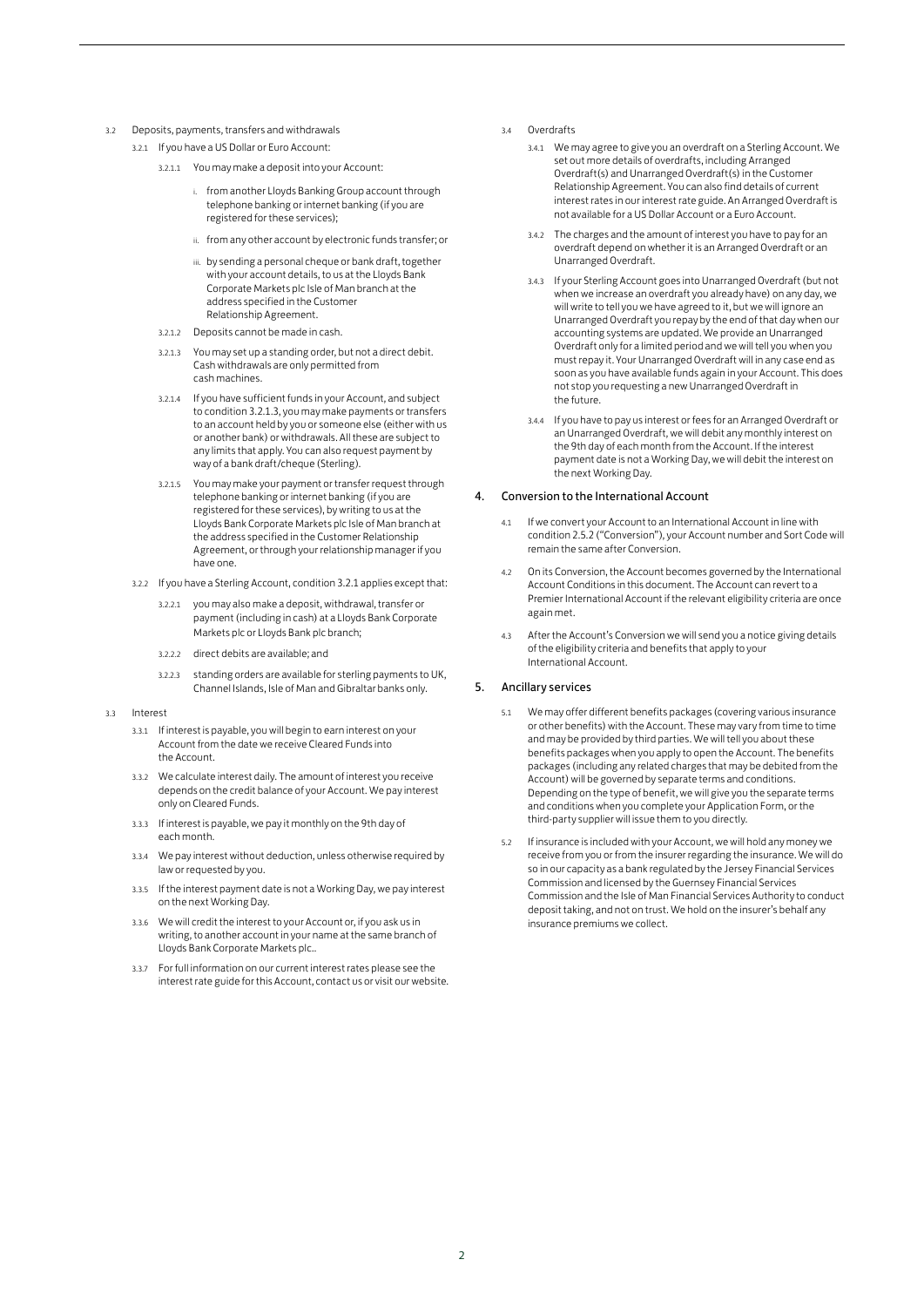## <span id="page-5-0"></span>International Account Conditions About us

Lloyds Bank International is the registered business name of Lloyds Bank Corporate Markets plc.

Lloyds Bank Corporate Markets plc's Registered Office: 25 Gresham Street, London EC2V 7HN. Lloyds Bank Corporate Markets plc is registered in England and Wales No. 10399850. Lloyds Bank Corporate Markets plc in the UK is authorised by the Prudential Regulation Authority and regulated by the Financial Conduct Authority and the Prudential Regulation Authority under Registration number 763256. Authorisation can be checked on the Financial Services Register at www.fca.org.uk

Services provided by the Jersey, Guernsey and Isle of Man branches of Lloyds Bank Corporate Markets plc will be subject to the regulatory regime applicable in their respective jurisdiction, which will differ in some or all respects from that of the UK. Further information about the regulatory status of the Jersey, Guernsey and Isle of Man branches of Lloyds Bank Corporate Markets plc, is set out below.

### New Accounts will be held at our Isle of Man branch only, unless otherwise agreed

Our full contact details are set out at Appendix 2 of the Customer Relationship Agreement, as described below.

## About this agreement

These Account Conditions detail the specific terms that apply to the Account. The Account Conditions, together with the Application Form and the Customer Relationship Agreement (referred to collectively as the "Agreement"), govern the relationship between us and you.

Please read the Account Conditions alongside the Customer Relationship Agreement. If any conflict arises between the Account Conditions and the Customer Relationship Agreement, the Account Conditions will apply.

## 1. Definitions

In these Account Conditions, the following words have the following meanings.

Account: each

- Sterling International Account ("Sterling Account") held with Lloyds Bank Corporate Markets plc in Jersey, the Bailiwick of Guernsey or the Isle of Man. The Sterling Account is a Group A Account as detailed in the Table of Accounts in the Customer Relationship Agreement;
- US Dollar International Account ("US Dollar Account") held with Lloyds Bank Corporate Markets plc in Jersey, the Bailiwick of Guernsey or the Isle of Man, as indicated in your Application Form;
- Euro International Account ("Euro Account") held with Lloyds Bank Corporate Markets plc in Jersey, the Bailiwick of Guernsey or the Isle of Man, as indicated in your Application Form.

The US Dollar Account and Euro Account are Group B Accounts as detailed in the Customer Relationship Agreement.

Account Conditions: the conditions in this document that relate to the Account.

Application Form: the application you have made to us to open the Account.

Cleared Funds: are funds that are in your Account and available for you to use.

Customer Relationship Agreement: the agreement referred to as the Lloyds Bank Corporate Markets plc Customer Relationship Agreement as amended from time to time. Copies of it are available on our website lloydsbank.com/ international. You may contact us at any time to request a copy.

We/us /our: Lloyds Bank Corporate Markets plc.

You: Each account holder entering into this agreement with us (including your successors).

Capitalised terms used but not defined in this document have the meaning given to them in the Customer Relationship Agreement.

## **Eligibility criteria**

- 2.1 Our services are available to many customers, but we cannot provide them in some countries for legal or regulatory reasons.
- 2.2 Other eligibility criteria may also apply to the Account. We will make you aware of them when you enquire about or apply for the Account.
- 2.3 You must inform us of any change in the information you gave us in the Application Form or as part of the application process, as this may mean you are no longer eligible for the Account.
- 2.4 We may change the Account's eligibility criteria. If we do so, we will notify you of the changes in line with the Customer Relationship Agreement.
- 2.5 If you do not satisfy the eligibility criteria for the Account or if we consider that you have seriously breached the terms of this Agreement, we may refuse to open it or we may close it if already opened, in line with the Customer Relationship Agreement.

## 3. The Account

- 3.1 Currency, funding and fees
	- 3.1.1 The Account will be in a single currency of your choice of sterling, US dollars, or euros. In line with your Account's eligibility criteria, we may specify minimum funding requirements in the selected currency. If you do not meet our funding requirements within the time allowed, we will regard this as a serious breach of this Agreement, entitling us to use our rights under condition 2.5.
	- 3.1.2 A monthly fee applies to the Account. If we decide to take it, we will debit the fee from your Account three months after your Account is opened and, after that, monthly on the 9th day of each month or on the next Working Day if the 9th is not a Working Day. If we convert the Account from a Premier International Account (see condition 4 of the account conditions governing your Premier International Account), we will debit the fee on the 9th day of the next month. If you have more than one Account on which a fee is payable, you can select which Account(s) we should deduct the fee(s) from. If you do not tell us promptly or at all which of your Accounts we should deduct the fee from, then you agree that we may deduct it from any one of those Accounts.
	- 3.1.3 For the purpose of this Account, a "month" means the period covered by your monthly charging period. It is usually the same as your monthly statement period.
	- 3.1.4 We will tell you what the monthly fee is when you enquire about or apply for the Account, or on request. We may change the monthly fee for the Account. We will notify you of any such change in line with the Customer Relationship Agreement.
	- 3.1.5 We will apply the monthly fee as follows:
		- If you have one or more Accounts in your sole name, we will charge one monthly fee.
		- If you have one or more joint Accounts and they are all held by the same parties, we will charge only one monthly fee.
		- If you have one or more joint Accounts and they are not all held by the same parties, we will also charge a separate monthly fee for each additional joint Account.
		- If you have one or more sole Accounts and one or more joint Accounts (with the joint Accounts held by all the same parties), we will charge one monthly fee for the sole Account(s) and one monthly fee for the joint Account(s).
	- 3.1.6 It may be that you or we close the Account from which we usually deduct your monthly fee (the "fee payment account"), leaving you with one or more remaining Accounts whose monthly fee was previously covered by the fee payment account. If so, you agree we may debit future monthly fees from: (a) your one remaining account, or (b) whichever Account you tell us to use for that purpose (if you have more than one remaining Account). If you do not tell us promptly or at all which of your remaining Accounts we should deduct the monthly fee from, you agree we may choose to deduct it from any.
	- 3.1.7 If ever you meet the eligibility criteria for the Premier International Account, we may, upon notice to you, convert your Account to a Premier International Account (see Section 4). In that case, the monthly fee will not apply for so long as you continue to satisfy the eligibility criteria for the Premier International Account. Details of the account are available on request and we will include them in any such notification we give you.
	- 3.1.8 There may be other charges for particular banking or other services we provide at your request. We may also charge you for making deposits, withdrawals, transfers and/or payments. By making a deposit or withdrawal or instructing us to make a transfer, you agree to pay any charges that apply. For information on our standard fees, please see our Banking Charges Guides. For any charges not set out in our Banking Charges Guides, please contact us or visit our website lloydsbank.com/international. We will notify you of any changes to our fees in line with the Customer Relationship Agreement.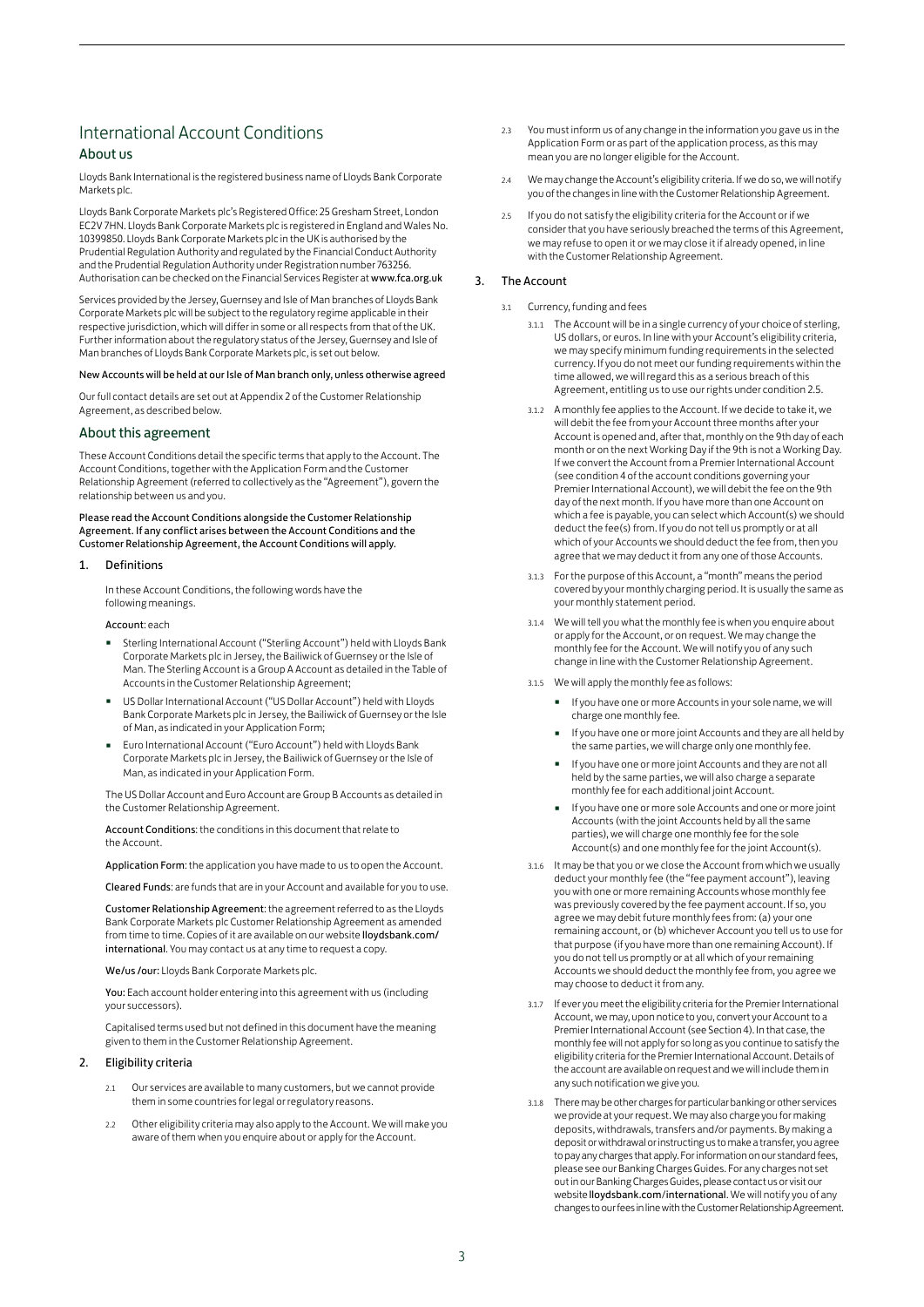## 3.2 Deposits, payments, transfers and withdrawals

- 3.2.1 If you have a US Dollar or Euro Account:
	- 3.2.1.1 You may make a deposit into your Account:
		- from another Lloyds Banking Group account through telephone banking or internet banking (if you are registered for these services);
		- ii. from any other account by electronic funds transfer; or
		- iii. by sending a personal cheque or bank draft, together with your account details, to us at the Lloyds Bank Corporate Markets plc Isle of Man branch at the address in the Customer Relationship Agreement.
	- 3.2.1.2 Deposits cannot be made in cash.
	- 3.2.1.3 You may set up a standing order, but not a direct debit. Cash withdrawals are only permitted from cash machines.
	- 3.2.1.4 If you have sufficient funds in your Account, and subject to condition 3.2.1.3, you may make payments or transfers to an account held by you or someone else (either with us or another bank) or withdrawals. All these are subject to any limits that apply. You can also request payment by way of a bank draft/cheque (Sterling).
	- 3.2.1.5 You may make your payment or transfer request through telephone banking or internet banking (if you are registered for these services) or by writing to us at the Lloyds Bank Corporate Markets plc Isle of Man branch at the address in the Customer Relationship Agreement, or through your relationship manager if you have one.
- 3.2.2 If you have a Sterling Account, condition 3.2.1 above applies except that:
	- 3.2.2.1 you may also make a deposit, withdrawal, transfer or payment (including in cash) at a Lloyds Bank Corporate Markets plc or Lloyds Bank plc branch;
	- 3.2.2.2 direct debits are available; and
	- 3.2.2.3 standing orders are available for sterling payments to UK, Channel Islands, Isle of Man and Gibraltar banks only.
- 3.3 Interest
	- 3.3.1 If interest is payable, you will begin to earn interest on your Account from the date we receive Cleared Funds into it.
	- 3.3.2 We calculate interest daily. The amount of interest you receive will depend on the credit balance of your Account. We pay interest only on Cleared Funds.
	- 3.3.3 If interest is payable, we will pay it monthly on the 9th day of each month.
	- 3.3.4 We pay interest without deduction unless otherwise (i) required by law or (ii) requested by you.
	- 3.3.5 If the interest payment date is not a Working Day, we pay interest on the next Working Day.
	- 3.3.6 We will credit the interest to your Account or, if you ask us in writing, to another account in your name at the same branch of Lloyds Bank Corporate Markets plc.
	- 3.3.7 For full information on our current interest rates please see the interest rate guide for this Account, contact us, or visit our website.
- 3.4 Overdrafts
	- 3.4.1 We may agree to give you an overdraft on a Sterling Account. We set out more details of overdrafts, including Arranged Overdrafts and Unarranged Overdrafts, in the Customer Relationship Agreement. You can also find details of current interest rates in our interest rate guide. An Arranged Overdraft is not available for a US Dollar Account or a Euro Account.
	- 3.4.2 The charges and the amount of interest you have to pay for an overdraft depends on whether it is an Arranged Overdraft or an Unarranged Overdraft.
	- 3.4.3 If your Sterling Account goes into Unarranged Overdraft (but not when we increase an overdraft you already have) on any day, we will write to tell you we have agreed to it, but we will ignore any Unarranged Overdraft that you repay by the end of that day when our accounting systems are updated. We provide an Unarranged Overdraft only for a limited period and we will tell you when you must repay it. Your Unarranged Overdraft will in any case end as soon as you have available funds again in your Account (but this does not stop you requesting a new Unarranged Overdraft in the future).
	- 3.4.4 If you have to pay us interest or fees for an Arranged Overdraft or an Unarranged Overdraft, we will debit any monthly interest or fees (or both) on the 9th day of each month from the Account. If the interest payment date is not a Working Day, we will debit interest or fees (or both) on the next Working Day.

## 4. Conversion to the Premier International Account

- If we agree you meet the eligibility criteria for the Premier International Account, we may, at our discretion and with your approval, convert your Account to a Premier International Account ("Conversion"). If this happens, we will notify you once complete in writing.
- 4.2 The account conditions that will apply to your Premier International Account after Conversion are set out in the separate account conditions that apply to the Premier International Account. You will find these in this document.
- If Conversion happens, the notice we send you will give details of the eligibility criteria and benefits that apply to your Premier International Account.
- 4.4 On Conversion, your Account number and Sort Code will remain the same.

## 5. Ancillary services

- 5.1 We may offer different benefits packages (covering various insurance or other benefits) with the Account. These may vary from time to time and may be provided by third parties. We will tell you about these benefits packages when you apply to open the Account. The benefits packages (including any related charges that may be debited from the Account) will be governed by separate terms and conditions. Depending on the type of benefit, we will give you details of the separate terms and conditions when you complete your Application Form or the third-party supplier will issue them to you directly.
- 5.2 If insurance is included with your Account, we will hold any money we receive from you or from the insurer regarding insurance. We will do so in our capacity as a bank regulated by the Jersey Financial Services Commission and licensed by the Guernsey Financial Services Commission and the Isle of Man Financial Services Authority to conduct deposit taking and not on trust for you.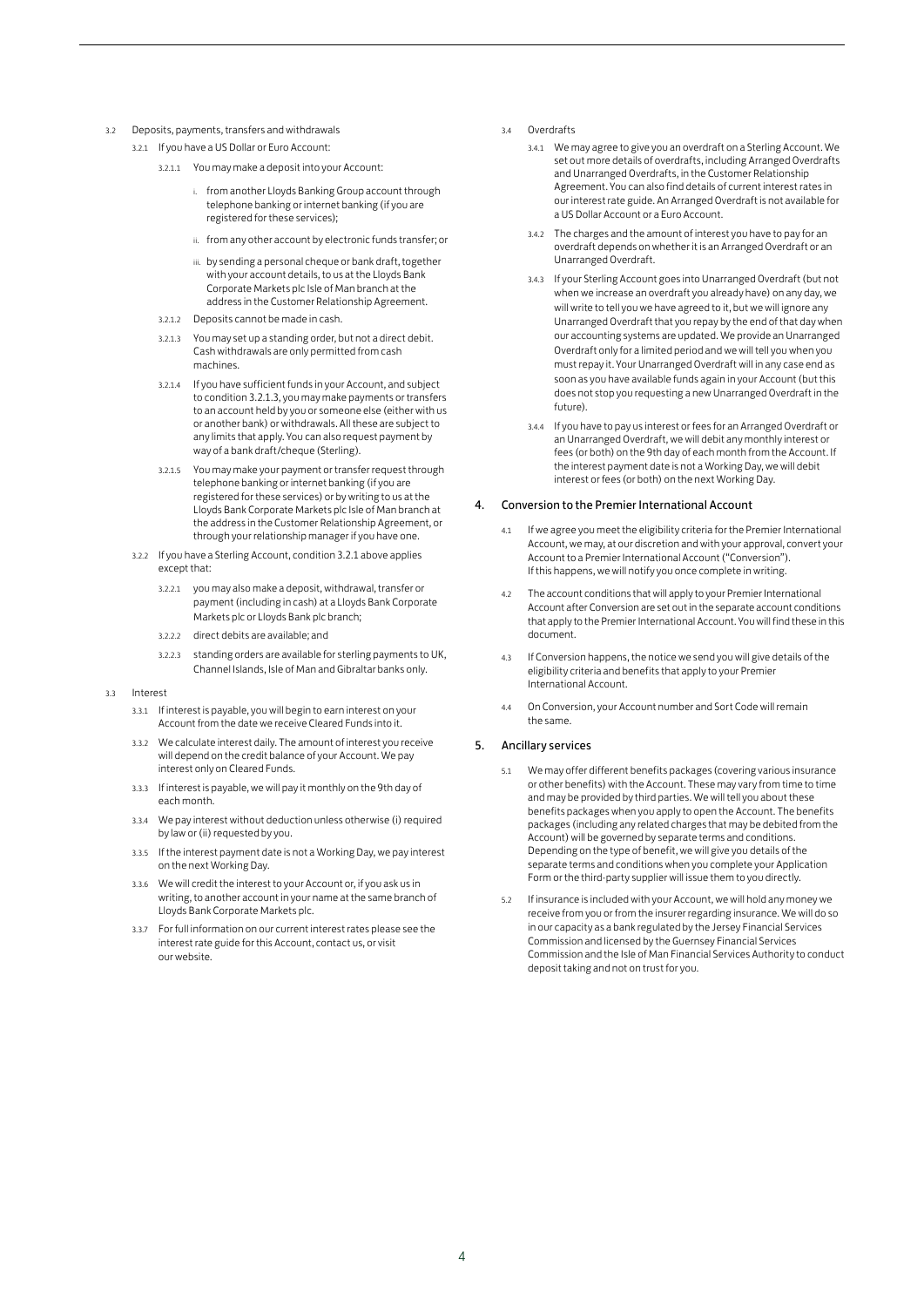## <span id="page-7-0"></span>International Bonus Saver Account Conditions About us

Lloyds Bank International is the registered business name of Lloyds Bank Corporate Markets plc.

Lloyds Bank Corporate Markets plc's Registered Office: 25 Gresham Street, London EC2V 7HN. Lloyds Bank Corporate Markets plc is registered in England and Wales No. 10399850. Lloyds Bank Corporate Markets plc in the UK is authorised by the Prudential Regulation Authority and regulated by the Financial Conduct Authority and the Prudential Regulation Authority under Registration number 763256. Authorisation can be checked on the Financial Services Register at www.fca.org.uk

Services provided by the Jersey, Guernsey and Isle of Man branches of Lloyds Bank Corporate Markets plc will be subject to the regulatory regime applicable in their respective jurisdiction, which will differ in some or all respects from that of the UK. Further information about the regulatory status of the Jersey, Guernsey and Isle of Man branches of Lloyds Bank Corporate Markets plc, is set out below.

#### New accounts will be held in the Isle of Man only, unless otherwise agreed.

Our full contact details are set out at Appendix 2 of the Customer Relationship Agreement, as described below.

## About this Agreement

These Account Conditions detail the specific terms that apply to the Account. The Account Conditions, together with the Application Form and the Customer Relationship Agreement (referred to collectively as the "Agreement"), govern the relationship between us and you.

Please read the Account Conditions alongside the Customer Relationship Agreement. If any conflict arises between the Account Conditions and the Customer Relationship Agreement, the Account Conditions will apply.

## 1. Definitions

In these Account Conditions, the following words have the following meanings.

Account: each International Bonus Saver Account, held with Lloyds Bank Corporate Markets plc in Jersey, the Bailiwick of Guernsey or the Isle of Man, as indicated in your Application Form. The Account is a Group B Account as detailed in the Table of Accounts in the Customer Relationship Agreement;

Account Conditions: the conditions in this document that relate to the Account.

Application Form: the application you have made to us to open the Account.

Cleared Funds: are funds that are in your Account and available for you to use.

Customer Relationship Agreement: the agreement referred to as the Lloyds Bank Corporate Markets plc Customer Relationship Agreement as amended from time to time. Copies of it are available on our website lloydsbank.com/ international. You may ask for a copy at any time by contacting us.

Initial Term: the period detailed in your Application Form.

Maximum Balance: There is currently no maximum balance for this Account.

Minimum Opening Balance: £5,000, US\$5,000 or for an Account in any other currency, whatever amount we state when you enquire about or apply for the Account.

We/us/our: Lloyds Bank Corporate Markets plc.

You: Each account holder entering into this agreement with us (including your successors).

Capitalised terms used but not defined in this document have the meaning given to them in the Customer Relationship Agreement.

## 2. Eligibility criteria

- 2.1 Our services are available to many customers, but we cannot provide them in some countries for legal or regulatory reasons.
- 2.2 Other eligibility criteria may also apply to the Account. We will make you aware of them when you enquire about or apply for the Account.
- 2.3 You must inform us of any change in the information you gave us in the Application Form or as part of the application process, as this may mean you are no longer eligible for the Account.
- 2.4 We may change the Account's eligibility criteria. If we do so, we will notify you of the changes in line with the Customer Relationship Agreement.

2.5 If you do not satisfy the eligibility criteria for the Account or if we consider that you have seriously breached the terms of this Agreement, we may refuse to open it or we may close it if already opened, in line with the Customer Relationship Agreement.

## 3. The Account

- 3.1 Currency, funding and fees
	- 3.1.1 The Account will be in a single currency of your choice of sterling, US dollars or any other currency available at the time you apply for the Account, as stated in our welcome letter.
	- 3.1.2 You must open it with an initial deposit of at least the Minimum Opening Balance.
	- 3.1.3 There may be charges for particular banking or other services. We may also charge you for making deposits, withdrawals, transfers and/or payments. By making a deposit or withdrawal or instructing a transfer and/or payment, you agree to pay any charges that apply. For information on our standard fees, please see our Banking Charges Guides for your Account. For any charges not set out in our Banking Charges Guides, please contact us, visit our website lloydsbank.com/international or contact your relationship manager if you have one. We will notify you of any changes to our fees in line with the Customer Relationship Agreement.
- 3.2 Deposits, payments, transfers and withdrawals
	- 3.2.1 Subject to condition 3.2.6, you may make a deposit into your Account:
		- from another Lloyds Banking Group account through telephone banking or internet banking (if you are registered for these services);
		- ii. from any other account by electronic funds transfer; or
		- by sending a personal cheque or bank draft, together with your Account details, to us at the Lloyds Bank Corporate Markets plc Isle of Man branch at the address in the Customer Relationship Agreement.
	- 3.2.2 Deposits cannot be made in cash.
	- 3.2.3 Cash withdrawals, direct debits, standing orders and bill payments are not available.
	- 3.2.4 If you have sufficient funds in your Account, and subject to condition 3.2.3, you may make payments or transfers to an account held by you or someone else (either with us or another bank) or withdrawals. All of these are subject to any limits that apply. You can also request payment by way of a bank draft/ cheque (Sterling).
	- 3.2.5 You may make your payment, transfer or withdrawal request through telephone banking or internet banking (if you are registered for these services), by writing to us at the Lloyds Bank Corporate Markets plc Isle of Man branch at the address in the Customer Relationship Agreement, or through your relationship manager if you have one.
	- 3.2.6 We do not have a limit on the number of Accounts you can have in any one currency.
- 3.3 Interest
	- 3.3.1 You begin to earn interest on your Account from the date we receive Cleared Funds into your Account, even if this is after the start of the Initial Term, subject to condition 3.1.2.
	- 3.3.2 We calculate interest daily. The amount of interest you receive will depend on the credit balance of your Account. We pay interest only on Cleared Funds.
	- 3.3.3 We pay interest on credit balances during the Initial Term at the bonus rate and the standard variable rate for the Account, and thereafter at the standard variable rate only. The bonus rate may vary depending on the credit balance of your Account. For information on where to find current interest rates see condition 3.3.6.
	- 3.3.4 If interest is payable by us, we will pay it monthly on the 10th of each month, unless we tell you otherwise, without deduction unless otherwise required (i) by law or (ii) by you. If the interest payment date is not a Working Day, we will pay interest on the next Working Day.
	- 3.3.5 We will credit any interest payable by us to your Account.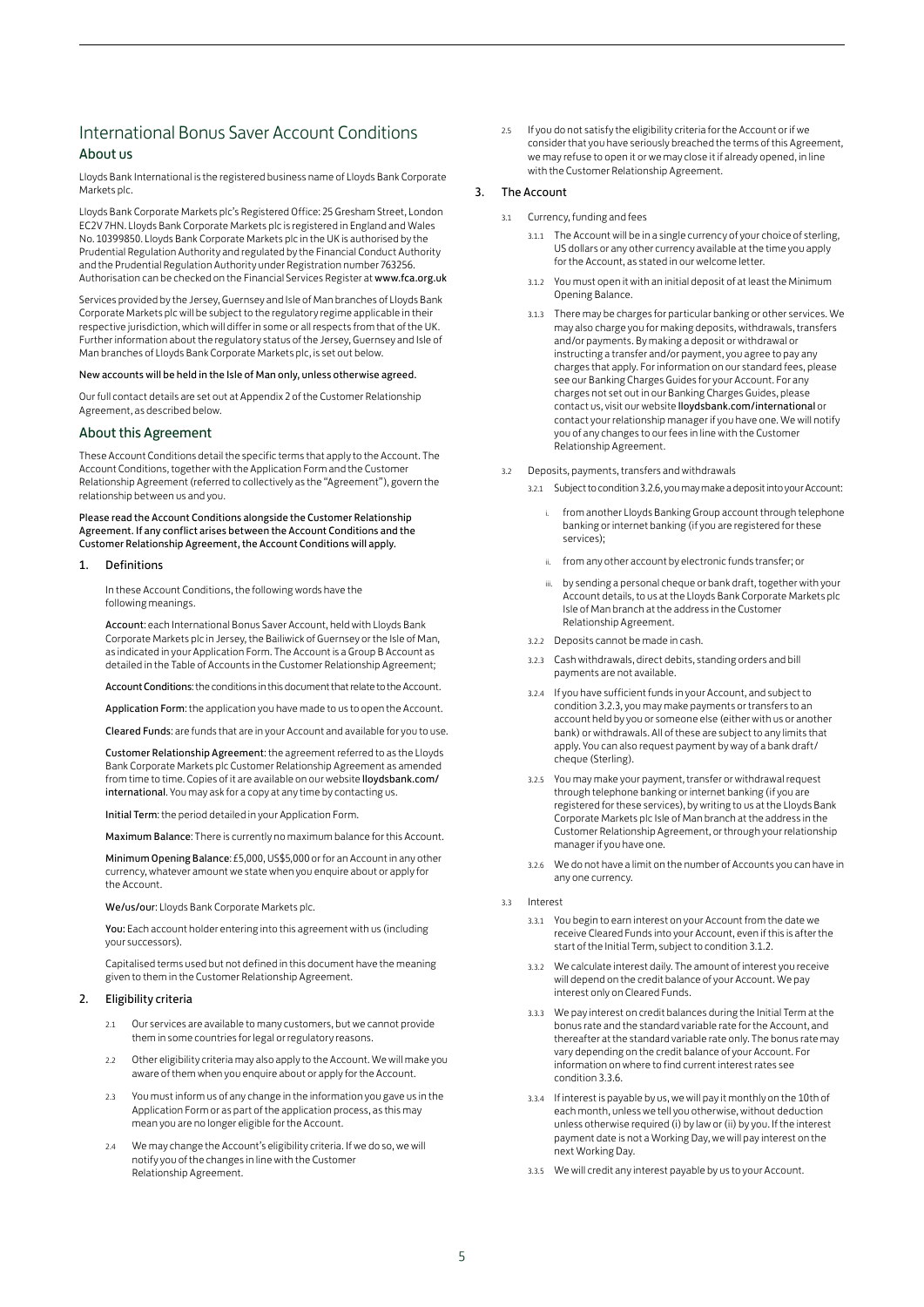3.3.6 For full information on our current interest rates, including the bonus rate and the standard variable rate for the Account, please see our interest guide for this Account, contact us or visit our website

## <span id="page-8-0"></span>Fixed Term Deposit Account Conditions About us

These conditions apply to accounts opened from 2 September 2016. If your account was opened before this date, please contact us for a copy of your terms and conditions.

Lloyds Bank International is the registered business name of Lloyds Bank Corporate Markets plc.

Lloyds Bank Corporate Markets plc's Registered Office: 25 Gresham Street, London EC2V 7HN. Lloyds Bank Corporate Markets plc is registered in England and Wales No. 10399850. Lloyds Bank Corporate Markets plc in the UK is authorised by the Prudential Regulation Authority and regulated by the Financial Conduct Authority and the Prudential Regulation Authority under Registration number 763256. Authorisation can be checked on the Financial Services Register at www.fca.org.uk

Services provided by the Jersey, Guernsey and Isle of Man branches of Lloyds Bank Corporate Markets plc will be subject to the regulatory regime applicable in their respective jurisdiction, which will differ in some or all respects from that of the UK. Further information about the regulatory status of the Jersey, Guernsey and Isle of Man branches of Lloyds Bank Corporate Markets plc, is set out below.

## New accounts will be held in the Isle of Man only, unless otherwise agreed.

Our full contact details are set out at Appendix 2 of the Customer Relationship Agreement, as described below.

## About this Agreement

These Account Conditions detail the specific terms that apply to the Account. The Account Conditions, together with the Application Form, the Customer Relationship Agreement and the Confirmation we will send you (referred to collectively as the "Agreement"), govern the relationship between us and you.

Please read the Account Conditions alongside the Customer Relationship Agreement. If any conflict arises between the Account Conditions and the Customer Relationship Agreement, the Account Conditions will apply.

## 1. Definitions

In these Account Conditions, the following words have the following meanings.

Account: each Fixed Term Deposit held with Lloyds Bank Corporate Markets plc in Jersey, the Bailiwick of Guernsey or the Isle of Man, as indicated in the Confirmation. This Account is a Group B Account as detailed in the Table of Accounts in the Customer Relationship Agreement;

Account Conditions: the conditions in this document that relate to the Account.

Application Form: the application you have made to us to open your Account.

Cleared Funds: are funds that are in your Account and available for you to use.

Confirmation: the document we sent you, of the same name, confirming the fixed rate of interest, the start date and maturity date.

Customer Relationship Agreement: the agreement referred to as the Lloyds Bank Corporate Markets plc Customer Relationship Agreement as amended from time to time. Copies of it are available on our website lloydsbank.com/international. You may ask for a copy at any time by contacting us.

Initial Deposit: the amount you state on the Application Form, which must be at least equal to the Minimum Balance and not more than the Maximum Balance.

Maximum Balance: £5,000,000, US\$5,000,000 (unless agreed otherwise) or for an Account in any other currency, whatever amount we state when you enquire about or open your Account.

Minimum Balance: £10,000, US\$10,000 or for an Account in any other currency, whatever amount we state when you enquire about or open your Account.

Servicing Account: the Group B (as detailed in the Table of Accounts in the Customer Relationship Agreement) Money Market Call Account or other Call Account held in the same name, currency and jurisdiction as the Account, which you nominate in the Application Form.

Term: the period you have selected, which is fixed for between one week and five years from the start date shown in our Confirmation. This period is the time between the start date and maturity date in our Confirmation.

We/us/our: Lloyds Bank Corporate Markets plc.

You: Each account holder entering into this agreement with us (including your successors).

Capitalised terms used but not defined in this document have the meaning given to them in the Customer Relationship Agreement.

## 2. Eligibility criteria

- 2.1 As long as the Account is open, you must maintain the Servicing Account.
- 2.2 You must, at all times, maintain the Minimum Balance of the Account.
- 2.3 Our services are available to many customers, but we cannot provide them in some countries for legal or regulatory reasons.
- 2.4 Other eligibility criteria may also apply to the Account. We will make you aware of them when you enquire about or apply for the Account.
- 2.5 You must inform us of any change in the information you gave us in the Application Form or as part of the application process, as this may mean you are no longer eligible for the Account.
- 2.6 We may change the Account's eligibility criteria. If we do so, we will notify you of the changes in line with the Customer Relationship Agreement.
- 2.7 If you do not satisfy the eligibility criteria for the Account or if we consider that you have seriously breached the terms of this Agreement, we may refuse to open it or we may close it if already opened, in line with the Customer Relationship Agreement.

## 3. The Account

- 3.1 Currency, funding and fees
	- 3.1.1 The Account will be in a single currency of your choice of sterling, US dollars or any other currency available at the time you apply for the Account, as stated in the Confirmation we sent you for the Account.
	- 3.1.2 You must pay the Initial Deposit into the Servicing Account in line with the account conditions we have notified you of that apply to that account. Initial Deposits cannot be made in cash. You must tell us when you have paid your Initial Deposit to the Servicing Account. We will then transfer the Initial Deposit to the Account within two Working Days.
	- 3.1.3 During the Term, you may not make any deposits into the Account, or withdrawals from it, after paying the Initial Deposit into the Servicing Account.
	- 3.1.4 Charges do not currently apply to your Fixed Term Deposit Account. However, we may make charges for particular banking or other services. For example, we may charge you for making deposits, withdrawals, transfers and/or payments from your Servicing Account in line with its terms. For information on our standard fees please see our Banking Charges Guides. For any charges not set out in our Banking Charges Guides, please contact us, visit our website lloydsbank.com/international or contact your relationship manager. We will notify you of any changes to our fees in line with the Customer Relationship Agreement.
- 3.2 Closing an Account

Withdrawals or early closure by you is not permitted during the Term, unless you die or you have financial difficulty (you cannot afford your current commitments and cannot restructure or reduce spending to bring your budget into balance). In the event of (i) your death or (ii) your financial difficulty during the Term, then on instruction from (i) your executor or administrator or (ii) you (as applicable) and after receiving all the documents about (i) your death or (ii) your financial difficulty (as applicable) that we require, we will close your Account and repay into your Servicing Account the Initial Deposit with interest up to the date when your Account is closed. We may close the Account in accordance with the Customer Relationship Agreement.

- 3.3 Interest
	- 3.3.1 You begin to earn interest on your Account from the date we receive Cleared Funds into your Account, subject to condition 3.1.2.
	- 3.3.2 We calculate interest daily. The amount of interest you receive depends on the credit balance of your Account. We pay interest only on Cleared Funds.
	- 3.3.3 We pay interest on the credit balance during the Term at a fixed rate that we set at the start of the Term and show in our Confirmation.
	- 3.3.4 If interest is payable by us, we will put it in the Servicing Account at the maturity date shown in our Confirmation.
	- 3.3.5 We will pay interest without deduction, unless otherwise required (i) by law or (ii) by you.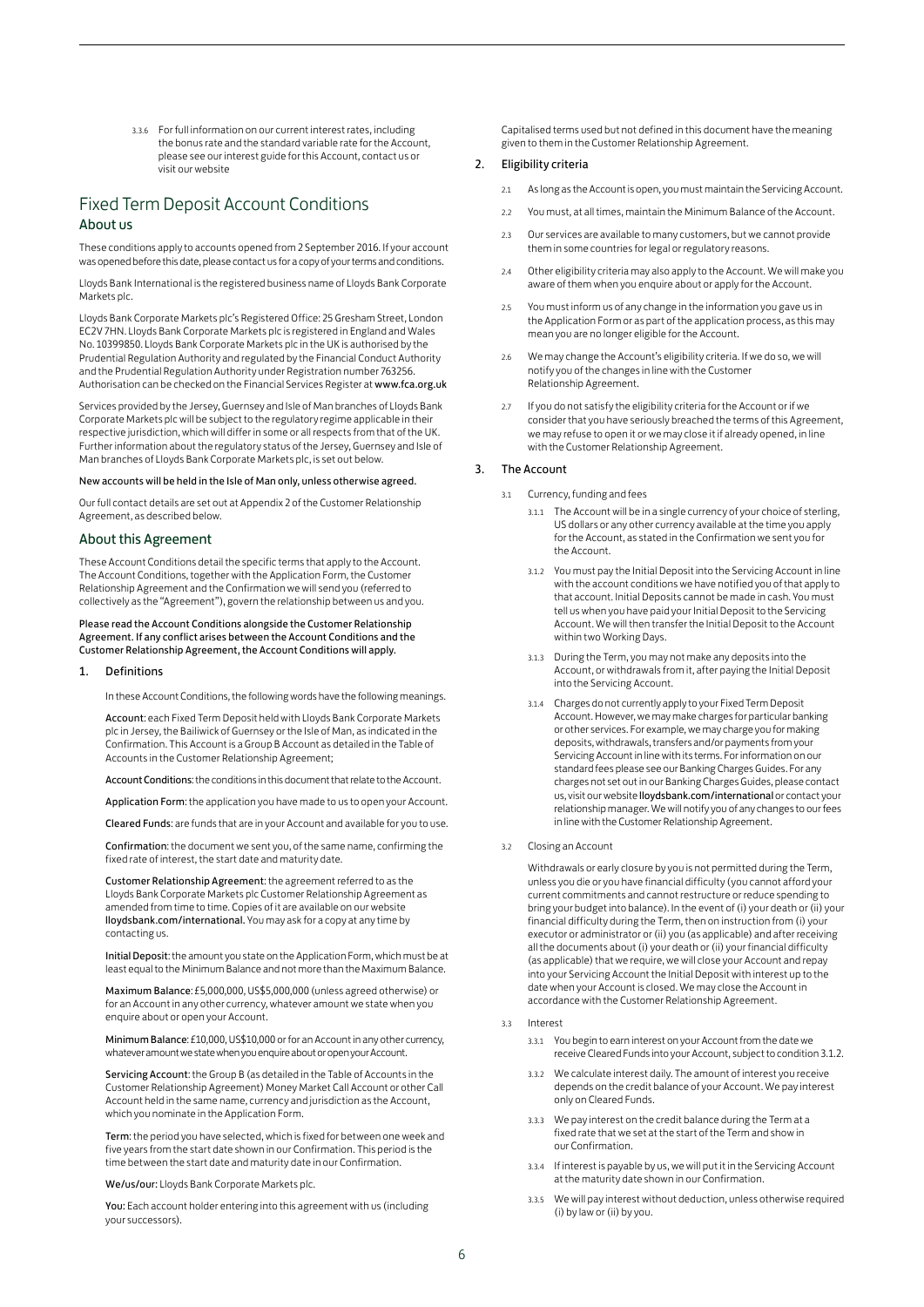- 3.3.6 If the interest payment date is not a Working Day, we will pay interest on the next Working Day.
- 3.4 End of the Term
	- 3.4.1 We will send you a Confirmation at the start of the Term. It reminds you to contact us with your maturity instructions before the Account's maturity date (as set out in our Confirmation).
	- 3.4.2 If the Term is for 12 months or more, we will write to you before the maturity date in our Confirmation to request your instructions, unless we already have your maturity instructions or you have instructed us not to contact you.
	- 3.4.3 Subject to you continuing to meet the eligibility criteria and in the absence of our receiving instructions to the contrary:
		- i. for an Account in sterling, before 4pm (UK time) on the last Working Day before the maturity date shown in our Confirmation; or
		- ii. for an Account in any other currency, before 4pm (UK time) on the last Working Day three days before the maturity date shown in our Confirmation,

we will:

a. for Accounts where the Term is 12 months or more, pay the entire balance of the Account (with any interest earned and paid to the Account) in to the Servicing Account; or

- b. for Accounts where the Term is less than 12 months, reinvest the entire balance of the Account (with any interest earned and paid to the Account) in a new Fixed Term Deposit account with a term that is the same as the Term. The reinvestment will be at the new rate of interest that applies for the particular term on the date of reinvestment.
- 3.4.4 For Accounts where the Term is less than 12 months, we will not write to you before the maturity date (as set out in our Confirmation) to request your instructions. We will reinvest the entire balance of the Account as described above.
- 3.4.5 You can find the indicative rate that applies to your new Fixed Term Deposit Account by visiting our website or contacting us.
- 3.4.6 On maturity, the balance may not be visible on our Internet Banking or Telephone Banking platforms until the following Working Day.
- 3.4.7 We will send you a new Confirmation on reinvestment.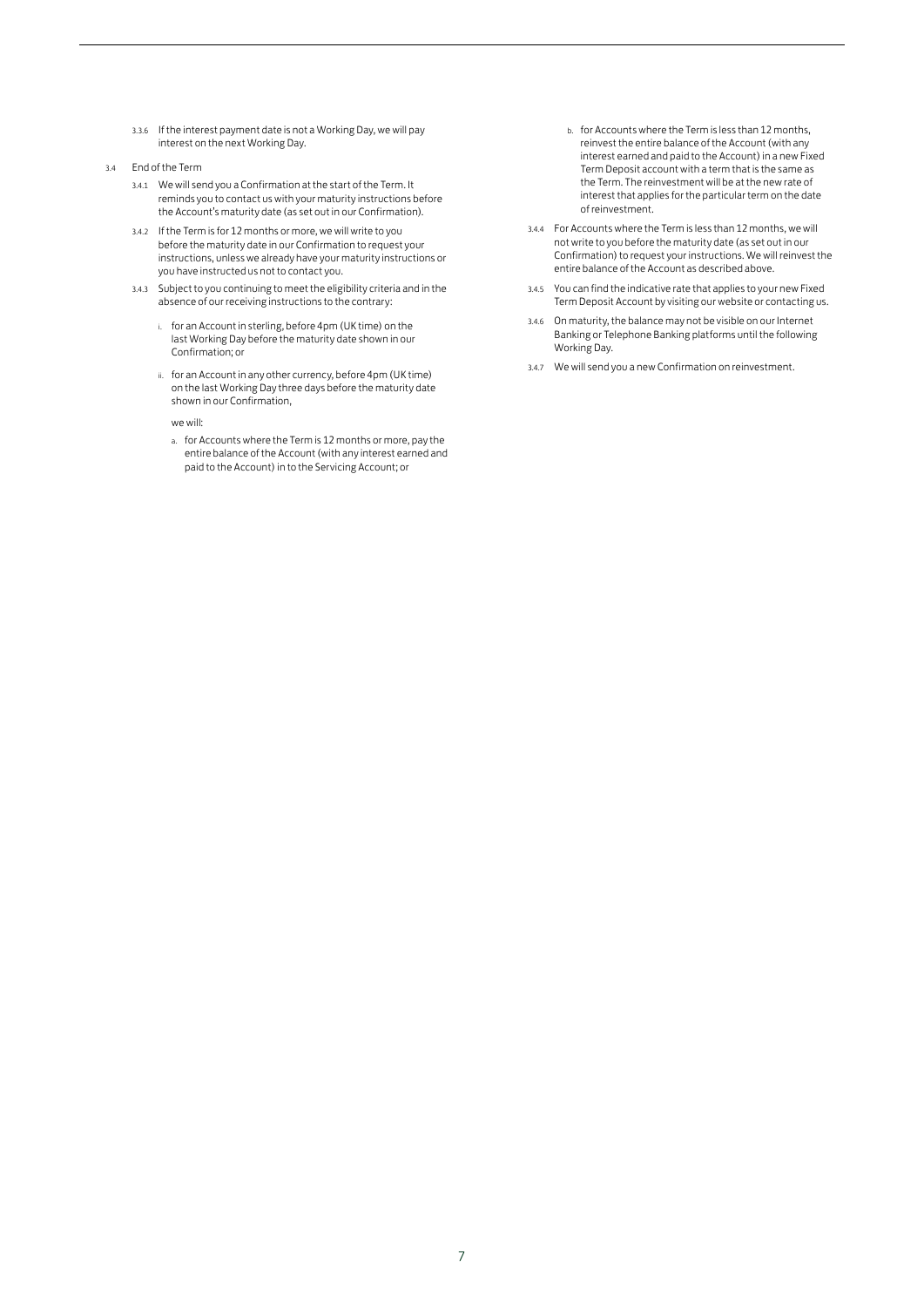## Money Market Call Account and Call Account Conditions

## About us

Lloyds Bank International is the registered business name of Lloyds Bank Corporate Markets plc.

Lloyds Bank Corporate Markets plc's Registered Office: 25 Gresham Street, London EC2V 7HN. Lloyds Bank Corporate Markets plc is registered in England and Wales No. 10399850. Lloyds Bank Corporate Markets plc in the UK is authorised by the Prudential Regulation Authority and regulated by the Financial Conduct Authority and the Prudential Regulation Authority under Registration number 763256. Authorisation can be checked on the Financial Services Register at www.fca.org.uk

Services provided by the Jersey, Guernsey and Isle of Man branches of Lloyds Bank Corporate Markets plc will be subject to the regulatory regime applicable in their respective jurisdiction, which will differ in some or all respects from that of the UK. Further information about the regulatory status of the Jersey, Guernsey and Isle of Man branches of Lloyds Bank Corporate Markets plc, is set out below.

## New accounts will be held in the Isle of Man only, unless otherwise agreed.

Our full contact details are set out at Appendix 2 of the Customer Relationship Agreement, as described below.

## About this Agreement

These Account Conditions detail the specific terms that apply to the Account. The Account Conditions, together with the Application Form and the Customer Relationship Agreement (referred to collectively as the "Agreement"), govern the relationship between us and you.

Please read the Account Conditions alongside the Customer Relationship Agreement. If any conflict arises between the Account Conditions and the Customer Relationship Agreement, the Account Conditions will apply.

## 1. Definitions

In these Account Conditions, the following words have the following meanings. Account: each

- Money Market Call Account in sterling, US dollars or euros held with Lloyds Bank Corporate Markets plc in Jersey, the Bailiwick of Guernsey or the Isle of Man, as indicated in your Application Form. The Account is a Group B Account as detailed in the Table of Accounts in the Customer Relationship Agreement;
- Call Account in a currency other than sterling, US dollars or euros held with Lloyds Bank Corporate Markets plc in Jersey, the Bailiwick of Guernsey or the Isle of Man, as indicated in your Application Form. The Account is a Group B Account as detailed in the Table of Accounts in the Customer Relationship Agreement.

Account Conditions: the conditions in this document that relate to the Account.

Application Form: the application you have made to us to open the Account.

Cleared Funds: are funds that are in your Account and available for you to use.

Customer Relationship Agreement: the agreement referred to as the Lloyds Bank Corporate Markets plc Customer Relationship Agreement as amended from time to time. Copies of it are available on our website lloydsbank.com/ international. You may contact us us at any time to request a copy.

Minimum Opening Balance: £10,000, US\$10,000, €10,000 or for an Account in any other currency, whatever amount we state when you enquire about or apply for the Account.

We/us/our: Lloyds Bank Corporate Markets plc.

You: Each account holder entering into this agreement with us (including your successors).

Capitalised terms used but not defined in this document have the meaning given to them in the Customer Relationship Agreement.

#### 2. Eligibility criteria

- 2.1 Our services are available to many customers, but we cannot provide them in some countries for legal or regulatory reasons.
- 2.2 Other eligibility criteria may also apply to the Account. We will make you aware of them when you enquire about or apply for the Account.
- 2.3 You must inform us of any change in the information you gave us in the Application Form or as part of the application process, as this may mean you are no longer eligible for the Account.
- 2.4 We may change the Account's eligibility criteria. If we do so, we will notify you of the changes in line with the Customer Relationship Agreement.
- 2.5 If you do not satisfy the eligibility criteria for the Account or if we consider that you have seriously breached the terms of this Agreement, we may refuse to open it or we may close it if already opened, in line with the Customer Relationship Agreement.

### 3. The Account

### 3.1 Currency, funding and fees

- 3.1.1 The Account will be in a single currency of your choice of sterling, US dollars, euros or any other currency available at the time you apply for the Account, as stated in our welcome letter.
- 3.1.2 You must make an initial deposit of at least the Minimum Opening Balance on opening the Account.
- 3.1.3 There may be charges for particular banking or other services. We may also charge you for making deposits, withdrawals, transfers and/or payments. By making a deposit or withdrawal or instructing a transfer and/or payment, you agree to pay any charges that apply. For information on our standard fees, please see our Banking Charges Guides. For any charges not set out in our Banking Charges Guides, please contact us, visit our website lloydsbank.com/international or contact your relationship manager if you have one. We will notify you of any changes to our fees in line with the Customer Relationship Agreement.

#### 3.2 Deposits, payments, transfers and withdrawals

- 3.2.1 You may make a deposit into your Account:
	- from another Lloyds Banking Group account through telephone banking or internet banking (if you are registered for these services);
	- ii. from any other account by electronic funds transfer; or
	- iii. by sending a personal cheque or bank draft, together with your Account details, to us at the Lloyds Bank Corporate Markets plc Isle of Man branch at the address in the Customer Relationship Agreement.
- 3.2.2 Deposits cannot be made in cash.
- 3.2.3 Cash withdrawals, direct debits, standing orders and bill payments are not available.
- 3.2.4 If you have sufficient funds in your Account and subject to condition 3.2.3, you may make payments or transfers to an account held by you or someone else (either with us or another bank) or withdrawals. All these are subject to any limits that apply. You can also request payment by way of a bank draft/cheque (Sterling).
- 3.2.5 You may make your payment, transfer or withdrawal request through telephone banking or internet banking (if you are registered for these services), or by writing to us at the Lloyds Bank Corporate Markets plc Isle of Man branch at the address in the Customer Relationship Agreement.
- 3.3 Interest
	- 3.3.1 You begin to earn interest on your Account from the date we receive Cleared Funds into the Account, subject to condition 3.1.2.
	- 3.3.2 We will pay interest on credit balances at the variable rate for the Account. We calculate interest daily. The amount of interest you receive will depend on the credit balance of your Account. We pay interest only on Cleared Funds.
	- 3.3.3 If interest is payable by us:
		- 3.3.3.1 for Accounts in sterling, US dollars and euros we will pay it monthly on the 1st of each month;
		- 3.3.3.2 for Accounts in any other currency we will pay it twice a year on 1 January and 1 July.
	- 3.3.4 We will pay interest without deduction, unless otherwise required (i) by law or (ii) by you.
	- 3.3.5 If the interest payment date is not a Working Day, we will pay interest on the next Working Day.
	- 3.3.6 We will credit any interest payable by us to the Account, unless you instruct us to pay it to another Money Market Call Account or Call Account you hold with us, which must be in the same currency as the Account.
	- 3.3.7 For full information on our current interest rates, please contact us.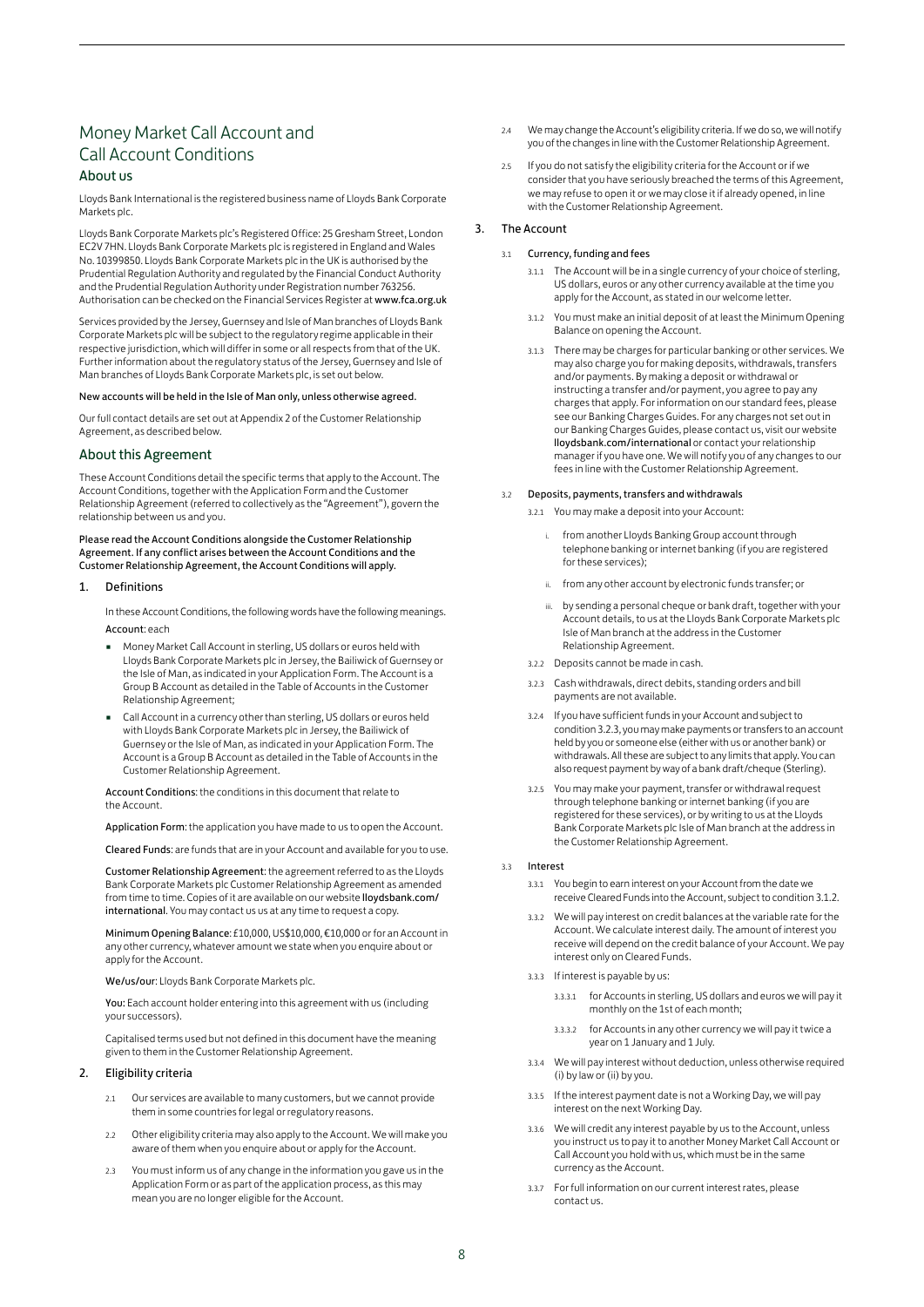Lloyds Bank Corporate Markets plc is authorised and regulated in the UK as the non-ring fenced bank of the Lloyds Banking Group. The Jersey, Guernsey and Isle of Man branches of Lloyds Bank Corporate Markets plc are each separately licensed as regulated deposit-takers in their respective jurisdictions.

Lloyds Bank Corporate Markets plc is independent from Lloyds Bank plc, which is authorised and regulated in the UK as the ring fenced bank of the Lloyds Banking Group. For more information on ring-fencing visit international.lloydsbank.com/ringfencing

## Important Information

Lloyds Bank International is the registered business name of Lloyds Bank Corporate Markets plc.

Lloyds Bank International is the registered business name of Lloyds Bank Corporate Markets plc in Jersey. Lloyds Bank Corporate Markets plc's registered office: 25 Gresham Street, London EC2V 7HN. Incorporated in England and Wales with company number 10399850. Lloyds Bank Corporate Markets plc in the UK is authorised by the Prudential Regulation Authority and regulated by the Financial Conduct Authority and the Prudential Regulation Authority under registration number 763256. Authorisation can be checked on the Financial Services Register at www.fca.org.uk.

Services provided by Lloyds Bank Corporate Markets plc, Jersey branch will be subject to the regulatory regime applicable in Jersey, which differs in some or all respects from that of the UK. Further information about Lloyds Bank Corporate Markets plc, Jersey branch's regulatory status is set out below.

The Jersey branch of Lloyds Bank Corporate Markets plc's principal place of business is 9 Broad Street, St. Helier, Jersey JE2 3RR and is licensed by the Jersey Financial Services Commission to carry on deposit-taking business under the Banking Business (Jersey) Law 1991 and general insurance mediation business under the Financial Services (Jersey) Law 1998. Lloyds Bank Corporate Markets plc has also notified the Jersey Financial Services Commission that it carries on money service business. Lloyds Bank Corporate Markets plc, Jersey branch, subscribes to the Jersey Code of Practice for Consumer Lending.

Lloyds Bank International is the registered business name for Lloyds Bank Corporate Markets plc in Jersey and is a participant in the Jersey Bank Depositors Compensation Scheme. The Scheme offers protection for eligible deposits of up to £50,000. Eligible deposits are deposits held by private individuals and charities. Depositor protection does not extend to corporations, small to medium sized enterprises, partnerships and trusts. The maximum total amount of compensation is capped at £100,000,000 in any 5 year period. Full details of the Scheme and banking groups covered are available on the States of Jersey website www.gov.je/dcs or on request.

The Jersey branch of Lloyds Bank Corporate Markets plc is not and is not required to be authorised under the Financial Services and Markets Act 2000 of the United Kingdom and therefore is not subject to the rules and regulations of the Financial Services Compensation Scheme made under that Act for the protection of depositors.

Lloyds Bank International is the registered business name of Lloyds Bank Corporate Markets plc in the Isle of Man branch. Lloyds Bank Corporate Markets plc's registered office: 25 Gresham Street, London EC2V 7HN. Incorporated in England and Wales with company No. 10399850. Lloyds Bank Corporate Markets plc in the UK is authorised by the Prudential Regulation Authority and regulated by the Financial Conduct Authority and the Prudential Regulation Authority under Registration number 763256. Authorisation can be checked on the Financial Services Register at www.fca.org.uk

Services provided by Lloyds Bank Corporate Markets plc, Isle of Man branch will be subject to the regulatory regime applicable in Isle of Man, which differs in some or all respects from that of the UK. Further information about Lloyds Bank Corporate Markets plc, Isle of Man branch's regulatory status is set out below.

The Isle of Man branch of Lloyds Bank Corporate Markets plc, principal place of business, Villiers House, 2 Victoria Street, Douglas, Isle of Man IM1 2LN, is licensed by the Isle of Man Financial Services Authority to conduct deposit-taking and is also registered as an insurance intermediary in respect of general business.

Lloyds Bank International is the registered business name of Lloyds Bank Corporate Markets plc in the Isle of Man branch and is a participant in the Isle of Man Depositors' Compensation Scheme as set out in the Depositors' Compensation Scheme Regulations 2010.

The Isle of Man branch of Lloyds Bank Corporate Markets plc is a participant in the Isle of Man Depositors' Compensation Scheme as set out in the Depositors' Compensation Scheme Regulations 2010, as amended (the "Isle of Man Scheme"). The Isle of Man Scheme offers protection for 'eligible protected deposits' of up to £50,000 (which includes deposits by most individual persons but does not, for example, include trustees or nominees) or £20,000 for most other categories of depositor, subject to certain rules and limitations set out in the Isle of Man Scheme. Further details of the Isle of Man Scheme are available on the Isle of Man Financial Services Authority's website and on request.

Lloyds Bank Corporate Markets plc's registered office: 25 Gresham Street, London EC2V 7HN. Incorporated in England and Wales with company No. 10399850. Lloyds Bank Corporate Markets plc in the UK is authorised by the Prudential Regulation Authority and regulated by the Financial Conduct Authority and the Prudential Regulation Authority under registration number 763256. Authorisation can be checked on the Financial Services Register at www.fca.org.uk

Services provided by Lloyds Bank Corporate Markets plc, Guernsey branch will be subject to the regulatory regime applicable in Guernsey, which differs in some or all respects from that of the UK. Further information about Lloyds Bank Corporate Markets plc, Guernsey branch's regulatory status is set out below.

The Guernsey branch of Lloyds Bank Corporate Markets plc, principal place of business: 1 Smith Street, St. Peter Port, Guernsey GY1 2JN is licensed by the Guernsey Financial Services Commission to take deposits and conduct insurance intermediary business under the Banking Supervision (Bailiwick of Guernsey) Law, 2020, and the Insurance Managers and Insurance Intermediaries (Bailiwick of Guernsey) Law, 2002 (as amended), respectively, and is also registered with the Guernsey Financial Services Commission as a money service provider.

The Guernsey branch of Lloyds Bank Corporate Markets plc is a participant in the Guernsey Banking Deposit Compensation Scheme. The Scheme offers protection for 'qualifying deposits' up to £ 50,000, subject to certain limitations. The maximum total amount of compensation is capped at £ 100,000,000 in any 5 year period. Full details are available on the Scheme's website: www.dcs.gg or on request from telephone: +44 (0) 1481 722756 or post: PO Box 33, Dorey Court, Admiral Park, St. Peter Port, Guernsey GY1 4AT.

Deposits are not covered by the Financial Services Compensation Scheme under the Financial Services and Markets Act 2000 in the United Kingdom.

Deposits with the Guernsey branch of Lloyds Bank Corporate Markets plc will not be covered by any equivalent deposit compensation scheme to the Guernsey Banking Deposit Compensation Scheme in any other jurisdiction.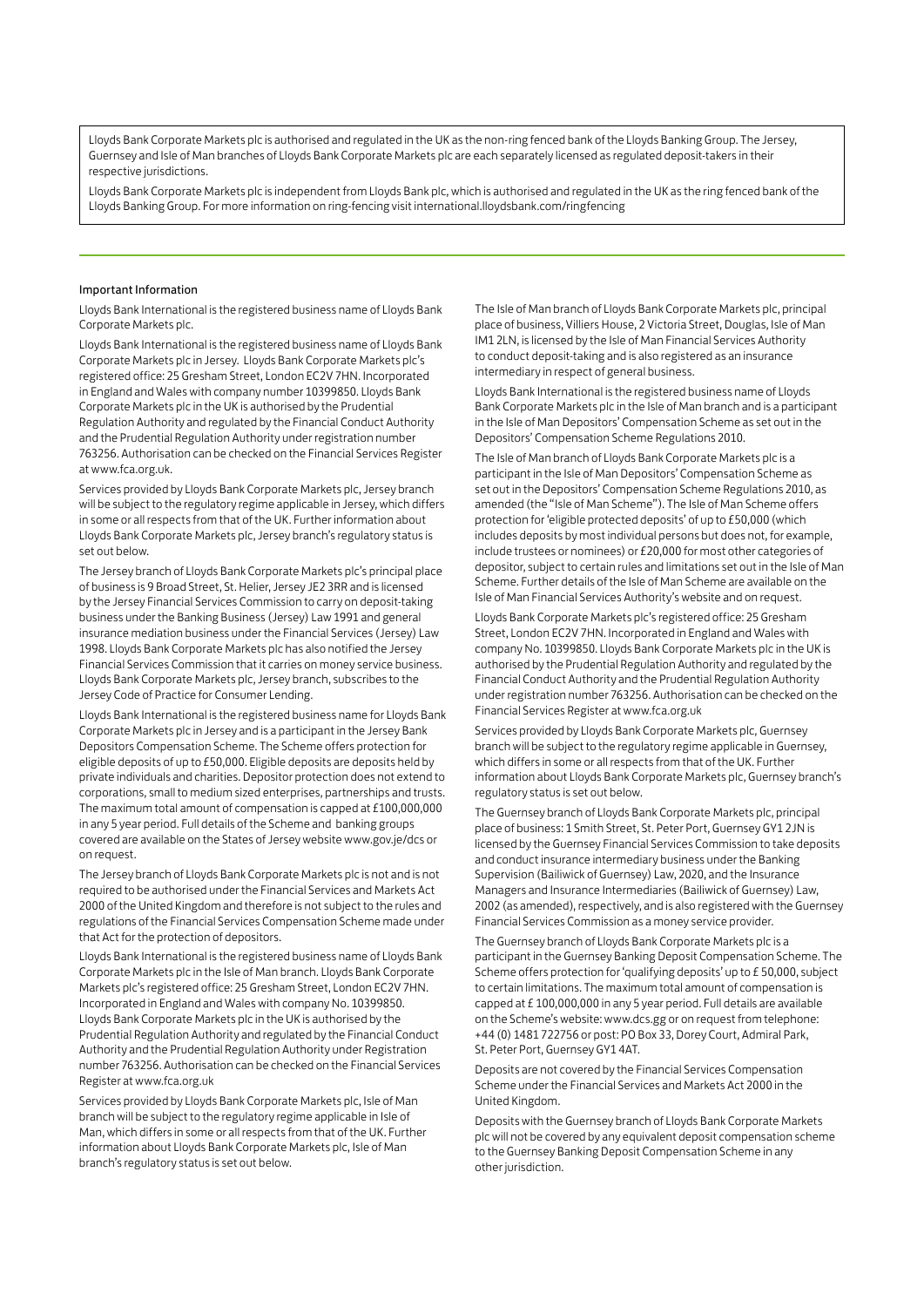Lloyds Bank Corporate Markets plc is incorporated in England and Wales with company number 10399850, and is authorised by the Prudential Regulation Authority (PRA), registration number 763256 and regulated by the Financial Conduct Authority (FCA) and the Prudential Regulation Authority. The Jersey, Isle of Man and Guernsey Branches of Lloyds Bank Corporate Markets plc are regulated by the Jersey Financial Services Commission, the Isle of Man Financial Services Authority and the Guernsey Financial Services Commission respectively. Lloyds Bank Corporate Markets plc is a wholly owned subsidiary of Lloyds Banking Group plc. Lloyds Bank (International Services) Limited places funds with Lloyds Bank plc and Lloyds Bank Corporate Markets plc (and Lloyds Bank Corporate Markets plc places funds with Lloyds Bank plc) and thus their financial standing is linked to that of Lloyds Banking Group plc. Depositors may wish to form their own view on the financial standing of Lloyds Bank Corporate Markets plc and Lloyds Bank (International Services) Limited and their respective parent company based upon publicly available information. Lloyds Bank Corporate Markets plc and Lloyds Bank (International Services) Limited's latest annual financial statements are available on our website https://international.lloydsbank.com/legal-information

Please note that, in relation to banking services which we provide, you might not be eligible for compensation under a deposit protection guarantee scheme available in your country of residence. If in doubt, contact your local banking regulator, visit their website or seek independent advice.

Legislation or regulations in your home jurisdiction may prohibit you from entering into certain transactions with us. We reserve the right to make a final decision on whether you are eligible for any products or services.

Residents or nationals of certain jurisdictions may be subject to exchange controls and should seek independent advice before entering into any transactions with us.

Information correct as of December 2021.